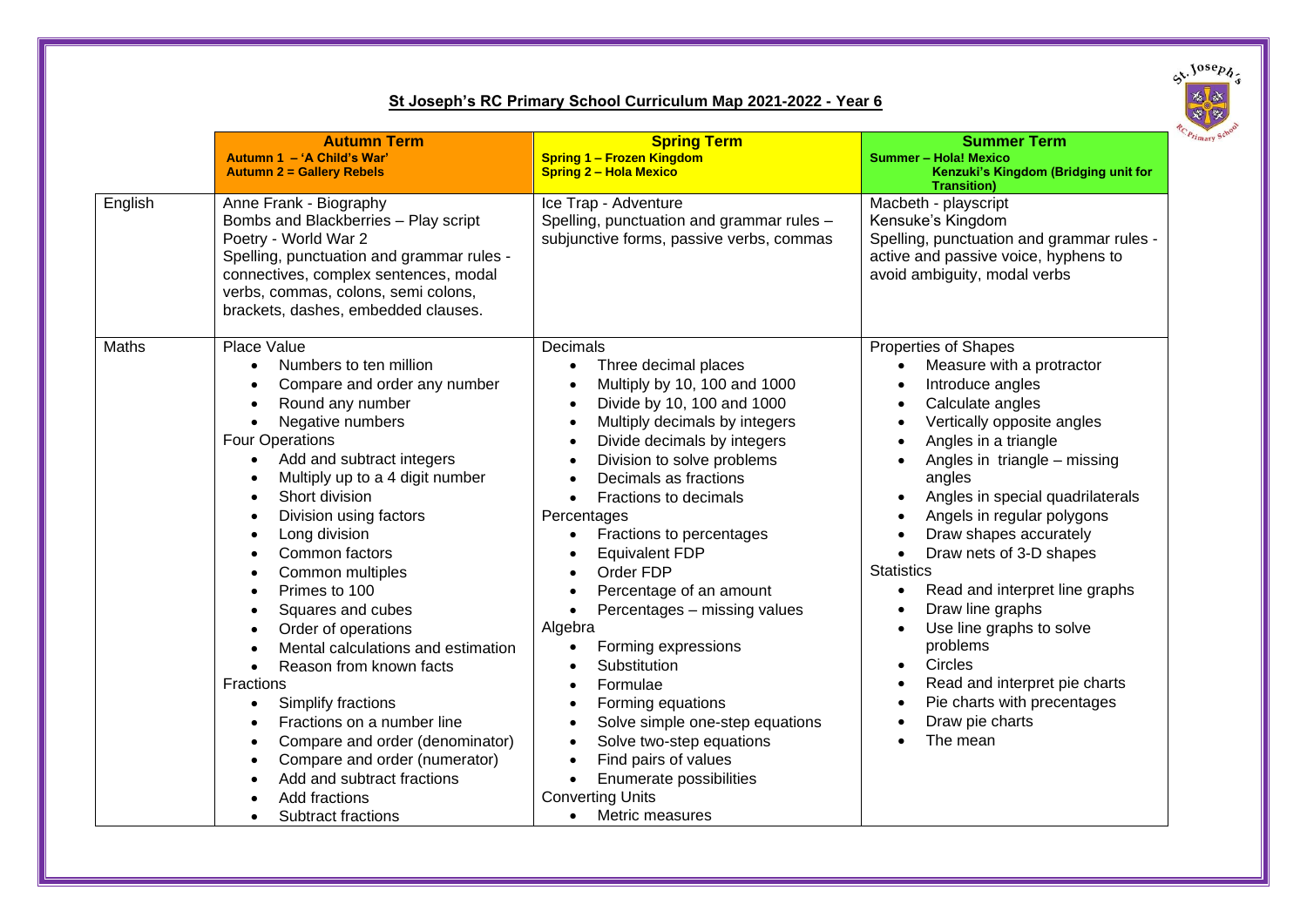|           | Mixed addition and subtraction<br>$\bullet$<br>Multiply fractions by integers<br>$\bullet$<br>Multiply fractions by fractions<br>$\bullet$<br>Divide fractions by integers<br>$\bullet$<br>Four rules with fractions<br>$\bullet$<br>Fraction of an amount<br>$\bullet$<br>Fraction of an amount - find the whole<br>$\bullet$<br><b>Position and Direction</b><br>The first quadrant<br>$\bullet$<br>Four quadrants<br>$\bullet$<br>Translations<br>$\bullet$<br><b>Reflections</b><br>$\bullet$ | Convert metric measures<br>Calculate with metric measures<br>Miles and kilometres<br>Imperial measures<br>$\bullet$<br>Area & Volume<br>Shapes - same area<br>$\bullet$<br>Area and perimeter<br>Area of a triangle<br>Area of a parallelogram<br>Volume - counting cubes<br>Volume of a cuboid<br>$\bullet$<br>Ratio<br>Using ratio language<br>Ratio's and fractions<br>Introducing the ratio symbol<br>Calculating ratio<br>Using scale factors<br>Calculating scale factors<br>Ratio and proportion problems |                                                                                                                                    |
|-----------|---------------------------------------------------------------------------------------------------------------------------------------------------------------------------------------------------------------------------------------------------------------------------------------------------------------------------------------------------------------------------------------------------------------------------------------------------------------------------------------------------|------------------------------------------------------------------------------------------------------------------------------------------------------------------------------------------------------------------------------------------------------------------------------------------------------------------------------------------------------------------------------------------------------------------------------------------------------------------------------------------------------------------|------------------------------------------------------------------------------------------------------------------------------------|
| <b>RE</b> | Loving; Vocation and commitment;<br>Expectations; Judaism                                                                                                                                                                                                                                                                                                                                                                                                                                         | Sources (the Bible); Unity (living in communion);<br>death and new life; Islam                                                                                                                                                                                                                                                                                                                                                                                                                                   | Witnesses (Holy Spirit); Healing (Sacrament<br>of the Sick); Common Good                                                           |
| Science   | Unit 1 Living things- habitats<br>Unit 2 Animals (including humans)                                                                                                                                                                                                                                                                                                                                                                                                                               | Unit 4 Light<br>Unit 5 Electricity                                                                                                                                                                                                                                                                                                                                                                                                                                                                               | Unit 3 Evolution and inheritance                                                                                                   |
| History   | Second World War                                                                                                                                                                                                                                                                                                                                                                                                                                                                                  |                                                                                                                                                                                                                                                                                                                                                                                                                                                                                                                  | <b>Ancient Maya Civilisation</b>                                                                                                   |
| Geography | Human Geography<br>Cities of the UK                                                                                                                                                                                                                                                                                                                                                                                                                                                               | Maps and labelling<br>Using a globe<br>Continents<br>Northern Lights<br>Long attitude and latitude<br>Paris maps and street plans<br>Locating significant landmarks                                                                                                                                                                                                                                                                                                                                              | Using maps human and physical features of<br>Mexico                                                                                |
| Computing | E-Safety<br>To undertake internet research and create<br>power points<br>To create a digital historical timeline<br>To create a digital Christmas card using<br>sound, animation and photographs                                                                                                                                                                                                                                                                                                  | E-Safety<br>Online Research<br>Digital Presentations using Microsoft office<br>Collecting, Evaluating and Presenting<br>Information                                                                                                                                                                                                                                                                                                                                                                              | E-Safety<br>Designing APPS<br><b>Online Research</b><br><b>Digital Presentations</b><br>Collecting, evaluating and presenting data |